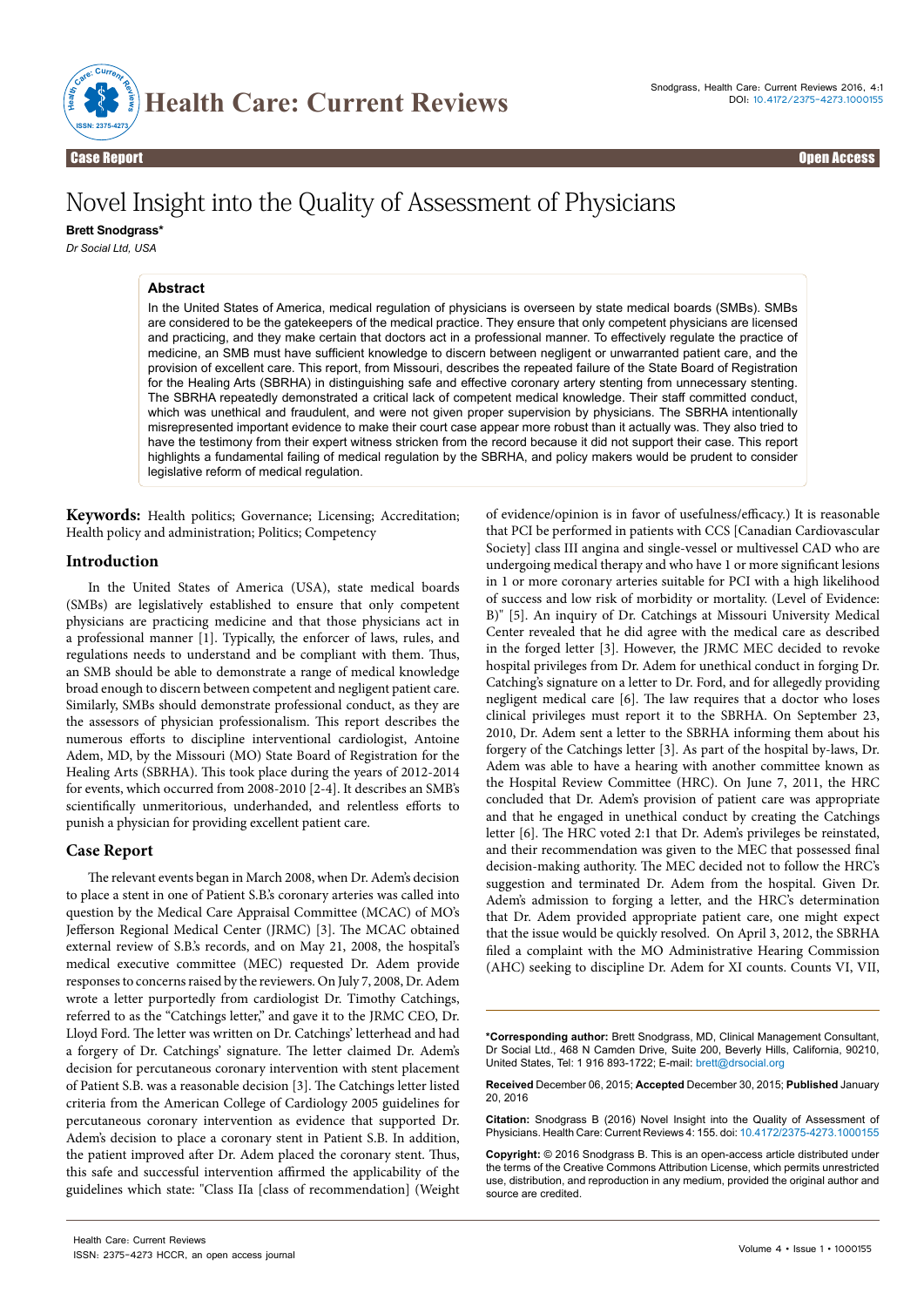and VIII were voluntarily dismissed by the SBRHA on May 31, 2013. Count I claimed Dr. Adem committed unethical conduct for forging the Catchings letter. Counts II, III, IV, V, and IX were five disciplinary claims, each for the alleged inappropriate placement of a coronary artery stent or stents in one of five different patients. On April 17, 2014, Commissioner Sreenu Dandamudi deemed that Dr. Adem's license was subject to discipline for forging Dr. Catchings' signature on the letter that Adem gave to Dr. Ford on July 7, 2008 [3]. This ruling did not start the discipline but meant that discipline was to be imposed by the SBRHA. Dr. Adem had another meeting with the SBRHA. On November 24, 2014, the SBRHA issued a public reprimand of Dr. Adem's medical license [4]. As part of the public reprimand, Dr. Adem was required to inform all hospitals and clinics where he worked that he had been reprimanded [4]. Although the final discipline of a public reprimand for Count I may seem appropriate, the course by which the SBRHA arrived at that outcome is, in the words of Commissioner Dandamudi, "perversely ironic [sic]" [2].

#### **Deviation from evidence-based regulation**

It is unclear how SBRHA formed the false inference that the coronary artery stent placements by Dr. Adem were negligent and unnecessary. The SBRHA cited no peer-reviewed literature or scholarly work in support of their claims of negligent patient care. In 1999, Nishioka et al. reported findings from a study that evaluated intravascular ultrasounds' (IVUS') ability to assess the significance of epicardial coronary artery stenosis [7]. They found that a lesion luminal area of  $\leq$  four square millimeters (mm<sup>2</sup>) is a simple and "highly accurate criterion for significant coronary narrowing." Identification of significant coronary narrowing is a prerequisite for coronary stenting.

The SBRHA's efforts to discipline Dr. Adem for the allegedly inappropriate patient care was unmeritorious as none of the five patient's six epicardial coronary arteries had a lesion luminal area of more than four mm2 [2]. Count II against Dr. Adem was for alleged negligent and unwarranted medical care of 45-year Patient E.O. The patient had a stent placed in the left anterior descending coronary artery (LAD) that had a luminal area of 3.4  $mm<sup>2</sup>$ , and a stent placed in the right coronary artery (RCA) that had a luminal area of 2.9 mm<sup>2</sup>. Count III against Dr. Adem alleged negligent care for his stenting of 70 year Patient L.M.'s mid-LAD that had a luminal area of 2.8 mm<sup>2</sup>. Count IV alleged Dr. Adem negligently placed a stent in 53-year Patient J.E.'s mid-LAD that had a luminal area of 3.7 mm2 . Count V was intended to discipline Dr. Adem for placing a stent in 68-year Patient P.J.'s mid-LAD that had a luminal area of 3.8 mm<sup>2</sup>. Although the SBRHA dropped counts VI, VII and VIII, they did not drop all of their grossly inaccurate claims of negligent care. Count IX intended to discipline Dr. Adem for placing a stent in 52-year Patient J.N.'s LAD that had a luminal area of 3.1 mm<sup>2</sup>. Since the SBRHA asserted Dr. Adem provided negligent care to five different patients, they continued their abuse of Dr. Adem and filed Count X asserting that he had committed repeated negligence [2]. Count XI alleged that Dr. Adem was willfully and continually performing unnecessary procedures. A government agency that regulates the practice of medicine should be able to discern negligence, repeated negligence, and unnecessary procedures from appropriate patient care. However, the SBRHA demonstrated profound ignorance by their repeated failure to competently assess the appropriateness of coronary stenting for five different patients.

On September 24, 2013, Commissioner Dandamudi issued a report of proposed findings and facts of law [2]. In the proposed report he dismissed Counts I, II, III, IV, V, IX, X, and XI against Dr. Adem. The

only change between the September 24, 2013, proposed report and the final April 17, 2014, ruling was regarding the latter's decision not to dismiss Count I [2,3]. Commissioner Dandamudi dismissed the SBRHA's allegations of negligent care as follows, "SBR [SBRHA] alleges that on the basis of the charges in Counts II, III, IV, V and IX in the Complaint, cause exists to discipline Dr. Adem's license pursuant to§ 334.100.2 RSMo on the basis of 'repeated negligence.' SBR has presented no evidence that any of the patients in Counts II, III, IV, V and IX ever complained about the care they received from Dr. Adem, that there were any complications during or after their procedures, or that they are even aware that the care Dr. Adem provided them is forming the basis of charges against Dr. Adem. SBR also presented no evidence that the procedures described in Counts II, III, IV, V and IX were unnecessary or harmful to the patients whose procedures formed the basis of those complaints" [2].

Commissioner Dandamudi's 2013 proposed report further illustrates the severity of the misconduct by the SBRHA. In the report Commissioner Dandamudi described the SBRHA's conduct as "unfathomable and deeply disturbing [sic]," "wholly unworthy of a state agency [sic]," and suggested that the SBRHA may have committed fraud [2]. After the SBRHA's expert witness Dr. Jonathan Tobis gave deposition opposing their claims of negligence, the SBRHA tried to have everything related to him stricken from the court record so that they could punish Dr. Adem for providing care that their witness Dr. Tobis did not report as negligent or unwarranted. Commissioner Dandamudi wrote the following of the State Board of Registration (SBR): "In the July 10, 2013 Hearing, SBR [SBRHA] moved to strike all references to the testimony of its expert, Dr. Tobis. It is clear from the record that SBR did not introduce and did not want to introduce Dr. Tobis' deposition testimony because it did not support the allegations in the Complaint against Dr. Adem" [2].

Further questions about the objectivity and integrity of the SBRHA are raised because they had to get Commissioner Dandamudi to extend their pre-arranged deadline for the taking of depositions from the expert witnesses [3]. The SBRHA's failure to comply with the initial deadline may be secondary to their inability to find a cardiologist who agreed with their unfounded, unscientific, and whimsical assertions that Dr. Adem provided unsafe patient care. Cardiologists Dr. Bouhasin and Dr. Ahmad both testified to the appropriateness of Dr. Adem's care for the five patients, and they both disagreed with all of the SBRHA's allegations of inappropriate patient care.

Commissioner Dandamudi wrote the following about the dismissal of Dr. Kern's deposition from the record, "The July 2, 2013 Order excluding the testimony of Dr. Kern… was based solely on the SBR's [SBRHA's] acknowledged deficiency ... in Dr. Kern's testimony and its unreasonable tardiness, well outside the time frame set forth in the Scheduling Order… the Board had ample time to prepare for hearing. However, the Board failed to do so until three weeks prior to a hearing that was scheduled eight months earlier at the request of both parties… In his Motion in Limine, Dr. Adem argued in part that Dr. Kern's deposition testimony did not state and SBR did not adduce exactly what records Dr. Kern relied on to form the basis of his opinions in this case… Dr. Kern could not produce necessary evidence for crossexamination that Dr. Kern claimed he relied on. The SBR attempted to cure these deficiencies by attempting to take an additional deposition of Dr. Kern on July 5, 2013 just a few days before the scheduled hearing. Allowing the SBR to take another deposition of its expert months after the deadline for such depositions and just a few days prior to the scheduled hearing would have significantly prejudiced Dr. Adem.

Page 2 of 4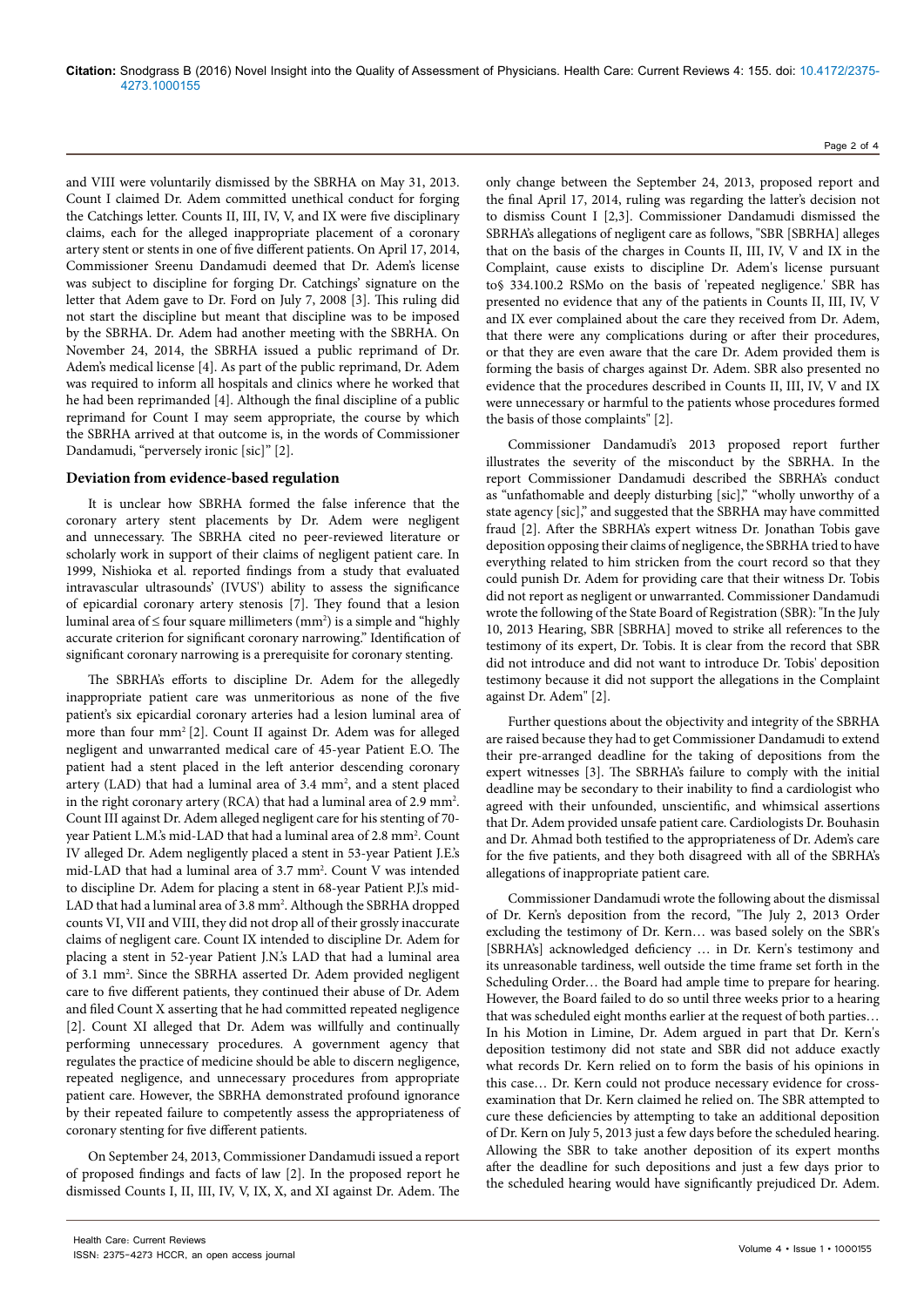Excluding the unreliable testimony of Dr. Kern was an appropriate decision based on the circumstances" [2].

The SBRHA planned to use Morton Kern, MD, as an expert witness, but his deposition was ultimately stricken from the record because no one was aware of how or why he arrived at his conclusions. Thus, four cardiologists including Dr. Adem supported the care provided by Dr. Adem. In contrast to the competent and reliable testimony of the cardiologists that supported Dr. Adem, neither Dr. Kern nor the SBRHA was able to specify which particular documents and images Dr. Kern relied on to form his assessment. After failing to communicate with Dr. Kern and appropriately ascertain what documents he used to render his opinions during the deposition, the SBRHA sent him a FedEx package of documents and records. Again, and without effective clinical communication, they were sent back to the SBRHA.

Commissioner Dandamudi wrote the following about the SBRHA's post hoc efforts made during the July 2013 hearing to try to improve Dr. Kern's April 2013 deposition "Indeed, during the offer of proof, Dr. Kern was unable to state with certainty whether the material SBR [SBRHA] sent him [via FedEx] was what he had previously reviewed and relied on to form the basis of his opinion" [2]. According to Leonard et al. "effective communication and teamwork is essential for the delivery of high quality, safe patient care" [8]. Legislators and health care reform activists may be interested in encouraging policies and laws that ensure the SMBs are composed of those that can communicate and work in teams effectively. In spite of over eight months to prepare to depose a cardiologist for the trial, the SBRHA could not perform one competent deposition with accurate documents of a physician that supported their claims of negligence.

## **Commissioner Dandamudi further wrote**

"What is particularly egregious about SBR's [SBRHA's] 'offer of proof ' [made during the July 2013 trial] is that it is completely inconsistent with Dr. Kern's April 18, 2013 deposition testimony. This Commission need not look any further than the first patient case, patient E.O., to determine that the offer of proof is grossly inaccurate at best and a fraudulent misrepresentation to this Commission at worst. In his deposition on April 18, 2013, Dr. Kern was specifically asked the following regarding what he reviewed in the patient E.O. case, 'the only materials that you reviewed prior to issuing this February 22nd, 2010, report and prior to providing your testimony today were the two cardiac catheterization reports, one with the stress test, one without, and two CD-ROM disks of angiographic procedures.' Dr. Kern answered 'correct' in response to this question about his review of patient E.G.'s case. However, SBR in its offer of proof regarding what Dr. Kern relied on in formulating his opinion in the E.O. case (see SBR Exhibit 6), submitted approximately 40 pages of medical records that he did not list as records he relied on in his deposition testimony.

"How SBR expects this Commission to reconcile the plain language of what Dr. Kern said he relied on to formulate his opinion in the patient E.O. case with what is included in Exhibit 6 is unfathomable and deeply disturbing. Specifically, SBR Exhibit 6 includes a Procedure Log, office note, and Complete Patient Report, none of which Dr. Kern indicates that he relied on. SBR's 'offer of proof' in Exhibits 4-8 appear to be nothing more than a conscious attempt to make Dr. Kern's review more robust than what it actually was. This Commission notes that SBR's blatant mischaracterization of the materials that Dr. Kern reviewed is an affront to this tribunal and reflects, at best, recklessness that is wholly unworthy of a state agency" [2].

The commissioner also wrote that the SBRHA committed, "what seems to be an intentional mischaracterization of important evidence" [2]. It is presumably true that the SBRHA was acting in a manner that they believed to be the interest of the public. However, their false belief of practitioner negligence persisted in spite of extensive evidence to the contrary and no competent evidence supporting their allegations of unwarranted procedures. The SBRHA's fixed, false belief appears to have contributed to their grossly unethical, unsound, and reckless conduct.

# **Discussion**

The SBRHA tried to frame Dr. Adem several times by 1) an attempt to conceal the testimony of their expert witness Dr. Tobis, 2) by misrepresenting what documents their other expert witness, Dr. Kern reviewed, 3) by trying to depose Dr. Kern a second time a mere five days before the hearing at the AHC which could prevent Dr. Adem from effectively cross-examining him, and 4) by fabricating false claims of negligent care based on no apparent scientific rationale. According to Chaudhry et al., physicians are given due process by SMBs [1,9]. However, this report of fraudulent or fraudlike regulation by the SBRHA demonstrates that licensees are not always afforded the "luxury" of due process. Furthermore, the SBRHA's conduct is unconscionable as they made extensive effort to try to frame Dr. Adem. The SBRHA tried to conceal the exculpatory deposition of Dr. Tobis, filed blatantly dishonest and scientifically unmeritorious claims alleging unsafe patient care in court, and intentionally mischaracterized the medical records reviewed by Dr. Kern [2].

One definition of discipline is "to punish or penalize in order to train and control" [10]. Other than the broad and somewhat vague claim of "protecting the public," the role of physician discipline by SMBs has not been clearly espoused by regulators [9]. This case raises several questions about the functions of SMBs and their role in physician discipline. First, what might disciplining Dr. Adem for providing good care train him to do? Second, is the SBRHA protecting the public by issuing a public reprimand to Dr. Adem more than six years after the incident? Dr. Adem gave the Catchings letter to Dr. Ford of the MEC on July 7, 2008. Dr. Adem was publicly reprimanded by the SBRHA on November 24, 2014 [4]. Third, since the information about the forged letter was already public knowledge, how might a "public reprimand" be expected to increase patient safety [4,6]? Fourth, since Dr. Adem was already extremely remorseful for forging the Catchings letter, will a public reprimand teach him to change his behavior [4,6]? Fifth, if a single act of misrepresentation or fraud is a threat to the public, should consideration be given to the need to discipline the members of the SBRHA for their deceptive regulatory conduct and efforts to frame Dr. Adem [2]? Sixth, if clinical incompetence or repeated negligence is a threat to the safety of the public, is it concerning that none of the eight doctors on the SBRHA demonstrated sufficient medical knowledge to either know that Dr. Adem's provision of care was appropriate or to learn that it was appropriate [2]? Is the safety of the public at risk considering that every physician on the SBRHA failed to apply the knowledge of the cardiac stenting guidelines to the care of Dr. Adem's patients [2,5]? Each of the six coronary arteries that Dr. Adem stented had a luminal area of less than four mm2 by IVUS [7]. Seventh, why did no physician on the SBRHA stop the attorneys from pursuing glaringly false litigation after their witness Dr. Tobis gave an exculpatory deposition on behalf of Dr. Adem? Eighth, if communication is an important competency of physicians, then why did no physician on the SBHRA ask Dr. Adem about his therapeutic rationale? According to Berwick, "crystal clear expectations about the unacceptability of disruptive and disrespective behaviors" is essential to improve the triple aim of improved patient outcomes, better population health, and more affordable care [11].